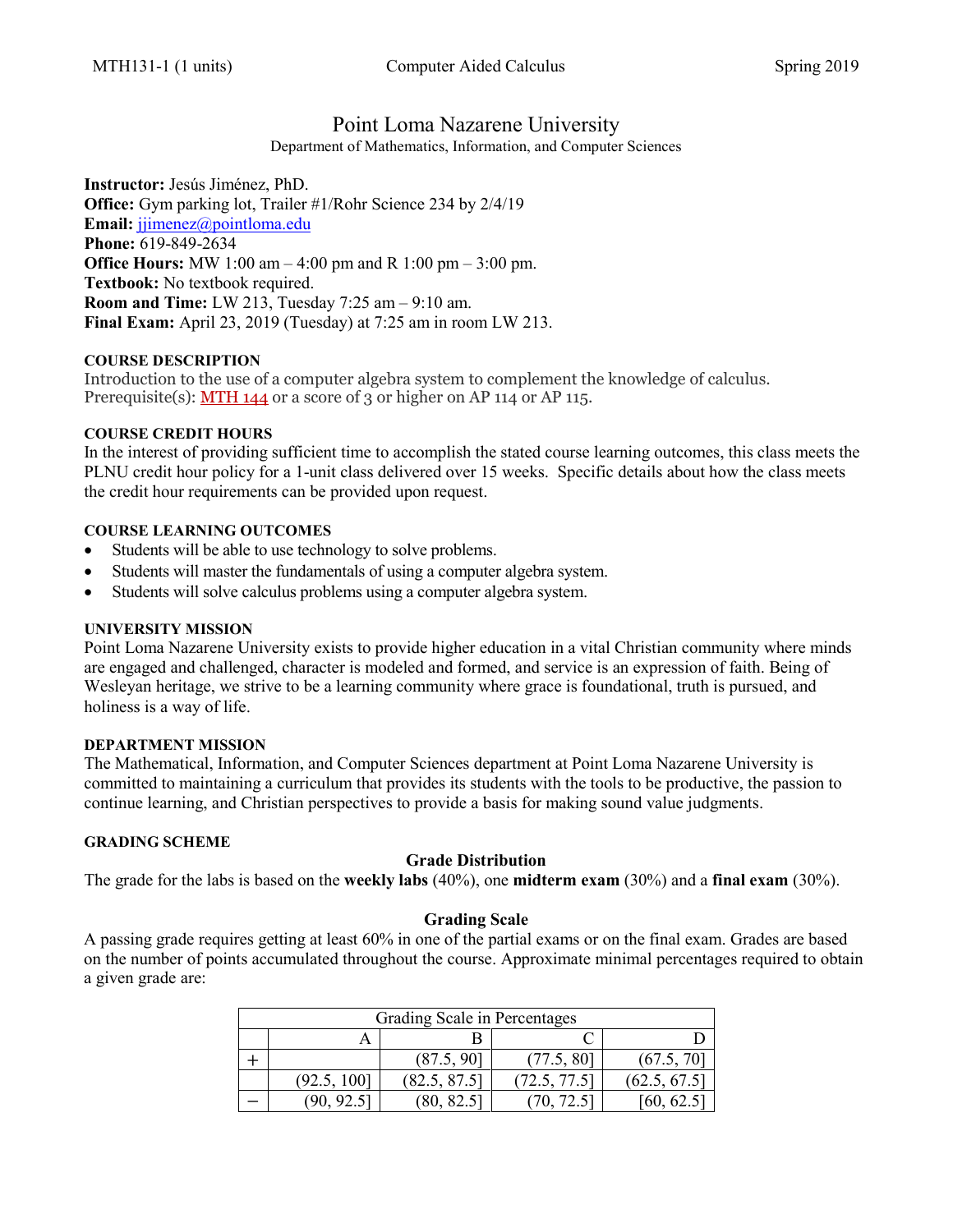## **FINAL EXAM POLICY**

The final exam date and time is set by the university at the beginning of the semester and may not be changed by the instructor. This schedule can be found on the university website and in the course calendar. No requests for early examinations will be approved. Only in the case that a student is required to take three exams during the same day of finals week, is an instructor authorized to consider changing the exam date and time for that particular student.

## **LATE WORK POLICY**

**Late work:** All assignments are to be submitted/turned in by the beginning of the class session when they are due—including assignments posted in Canvas. Late work need not be accepted. Work accepted late may be assessed a penalty.

**Incomplete grade:** Incompletes will only be assigned in extremely unusual circumstances. You may request a grade of I (incomplete) only if you are having a passing grade an at least 70% of the course work is completed.

## **MISSED EXAM POLICY**

No examination shall be missed without prior consent or a well-documented emergency beyond your control. A score of zero will be assigned for an examination that is missed without prior consent or a well-documented emergency beyond your control.

There is no make-up for the Final Exam.

Tests and the final exam will include problems and questions over material assigned in the text, readings and handouts, as well as material presented in class.

#### **CLASS ENROLLMENT**

It is the student's responsibility to maintain his/her class schedule. Should the need arise to drop this course (personal emergencies, poor performance, etc.), the student has the responsibility to follow through (provided the drop date meets the stated calendar deadline established by the university), not the instructor. Simply ceasing to attend this course or failing to follow through to arrange for a change of registration (drop/add) may easily result in a grade of **F** on the official transcript.

## **ATTENDANCE**

Attendance is expected at each class session. In the event of an absence you are responsible for the material covered in class and the assignments given that day.

Regular and punctual attendance at all classes is considered essential to optimum academic achievement. If the student is absent from more than 10 percent of class meetings, the faculty member can file a written report which may result in de-enrollment. If the absences exceed 20 percent, the student may be de-enrolled without notice until the university drop date or, after that date, receive the appropriate grade for their work and participation. See the Undergraduate Academic Catalog [Class Attendance.](https://catalog.pointloma.edu/content.php?catoid=35&navoid=2136#Class_Attendance)